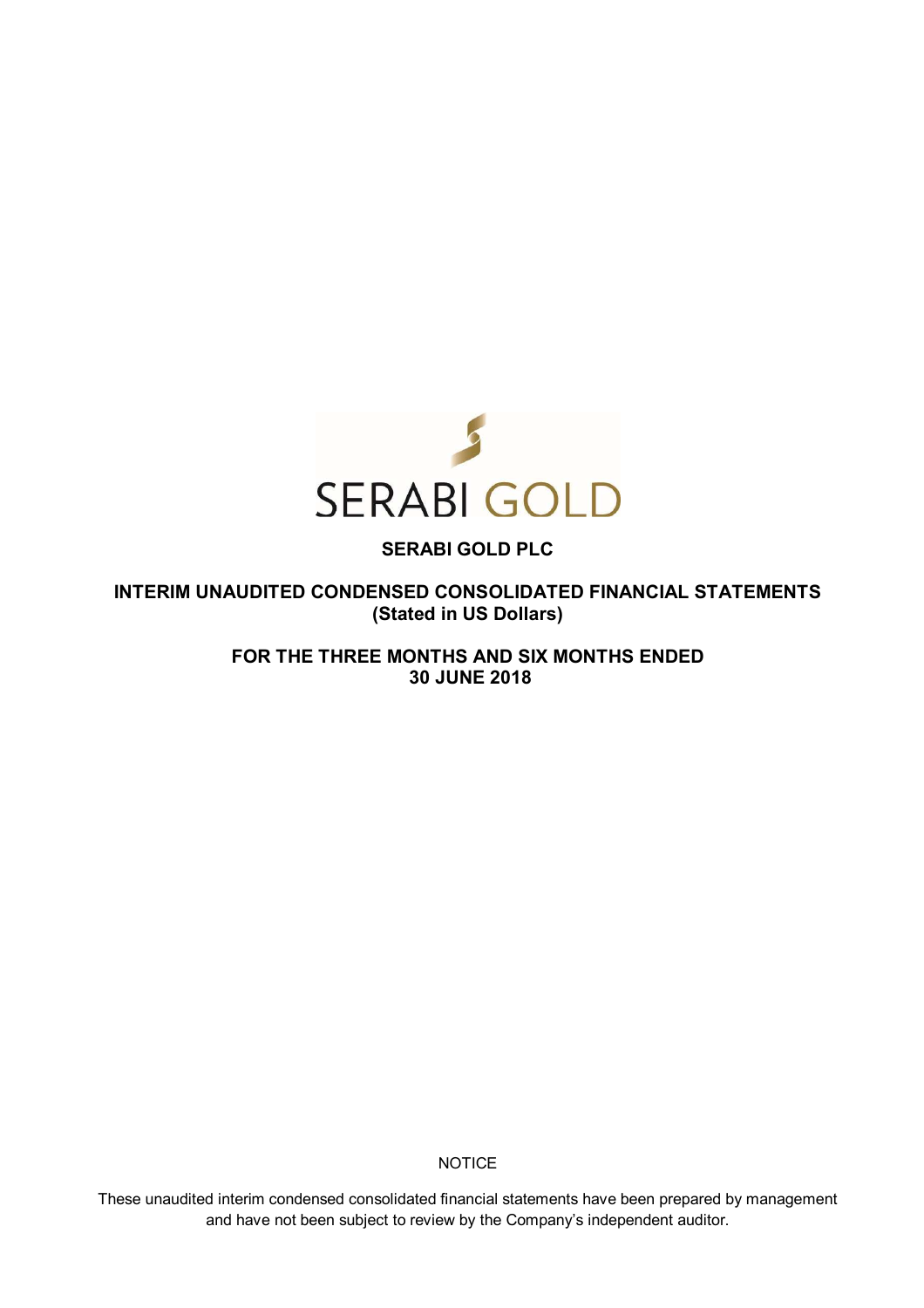# **SERABI GOLD PLC Condensed Consolidated Statements of Comprehensive Income**

| (expressed in US\$)<br><b>Notes</b>                                      | 30 June<br>2018<br>(unaudited) | For the three months ended<br>2017<br>(unaudited) | For the six months ended<br>30 June<br>2018<br>(unaudited) | 2017<br>(unaudited) |
|--------------------------------------------------------------------------|--------------------------------|---------------------------------------------------|------------------------------------------------------------|---------------------|
| <b>CONTINUING OPERATIONS</b>                                             |                                |                                                   |                                                            |                     |
| <b>Revenue</b>                                                           | 11,873,783                     | 10,142,676                                        | 25,700,634                                                 | 23,316,260          |
| Cost of sales                                                            | (7,983,786)                    | (6,849,960)                                       | (17, 472, 887)                                             | (16, 642, 310)      |
| Release of provision for impairment of inventory                         | 200,000                        |                                                   | 200,000                                                    | (220,000)           |
| Depreciation of plant and equipment                                      | (2,498,047)                    | (2,710,157)                                       | (4,490,900)                                                | (4,610,861)         |
| <b>Gross profit</b>                                                      | 1,591,950                      | 582,559                                           | 3,936,847                                                  | 1,843,089           |
| Administration expenses                                                  | (1, 357, 814)                  | (1, 178, 903)                                     | (2,689,238)                                                | (2,420,358)         |
| Share based payments                                                     | (78, 278)                      | (112, 412)                                        | (155, 571)                                                 | (178, 032)          |
| Gain on disposal of assets                                               | 13,209                         | 115,975                                           | 64,324                                                     | 115,975             |
| <b>Operating profit / (loss)</b>                                         | 169,067                        | (592, 781)                                        | 1,156,362                                                  | (639, 326)          |
| Foreign exchange loss                                                    | (498, 543)                     | (167, 236)                                        | (555, 633)                                                 | (120, 399)          |
| $\overline{2}$<br>Finance expense                                        | (109, 145)                     | (34, 194)                                         | (699, 518)                                                 | (68, 011)           |
| Finance income                                                           |                                | 35                                                | 34                                                         | 69                  |
| (Loss) / profit before taxation                                          | (438, 621)                     | (794, 176)                                        | (98, 755)                                                  | (827, 667)          |
| Income tax expense                                                       | (54, 799)                      | (97, 461)                                         | (383, 879)                                                 | (178, 013)          |
| (Loss) / profit for the period from continuing operations <sup>(1)</sup> | (493, 420)                     | (891, 637)                                        | (482, 634)                                                 | (1,005,680)         |
| Exchange differences on translating foreign<br>operations                | (8,925,573)                    | (2, 124, 542)                                     | (9,260,004)                                                | (656, 695)          |
| Total comprehensive loss for the period                                  | (9,418,993)                    | (3,016,179)                                       | (9,742,638)                                                | (1,662,375)         |
| (Loss) / profit per ordinary share (basic) (1) (2) (3)                   | (0.94c)                        | (2.55c)                                           | (1.10c)                                                    | (2.88c)             |
| (Loss) / profit per ordinary share (diluted) $(1)(2)(3)$                 | (0.94c)                        | (2.55c)                                           | (1.10c)                                                    | (2.88c)             |

(1) All revenue and expenses arise from continuing operations.

(2) On 19 June 2018, the Group completed a capital reorganisation with every 20 existing shares being consolidated into one new share. The total number of existing ordinary shares in issue immediately prior to the capital reorganisation was 1,175,281,440. The total number of ordinary shares in issue following the capital reorganisation was 58,764,072.

(3) For comparative purpose the weighted average ordinary shares in issue and the diluted ordinary shares in issue for the three and six month periods ended 30 June 2017, have been adjusted to reflect the share consolidation of 20 existing shares being consolidated into one new share.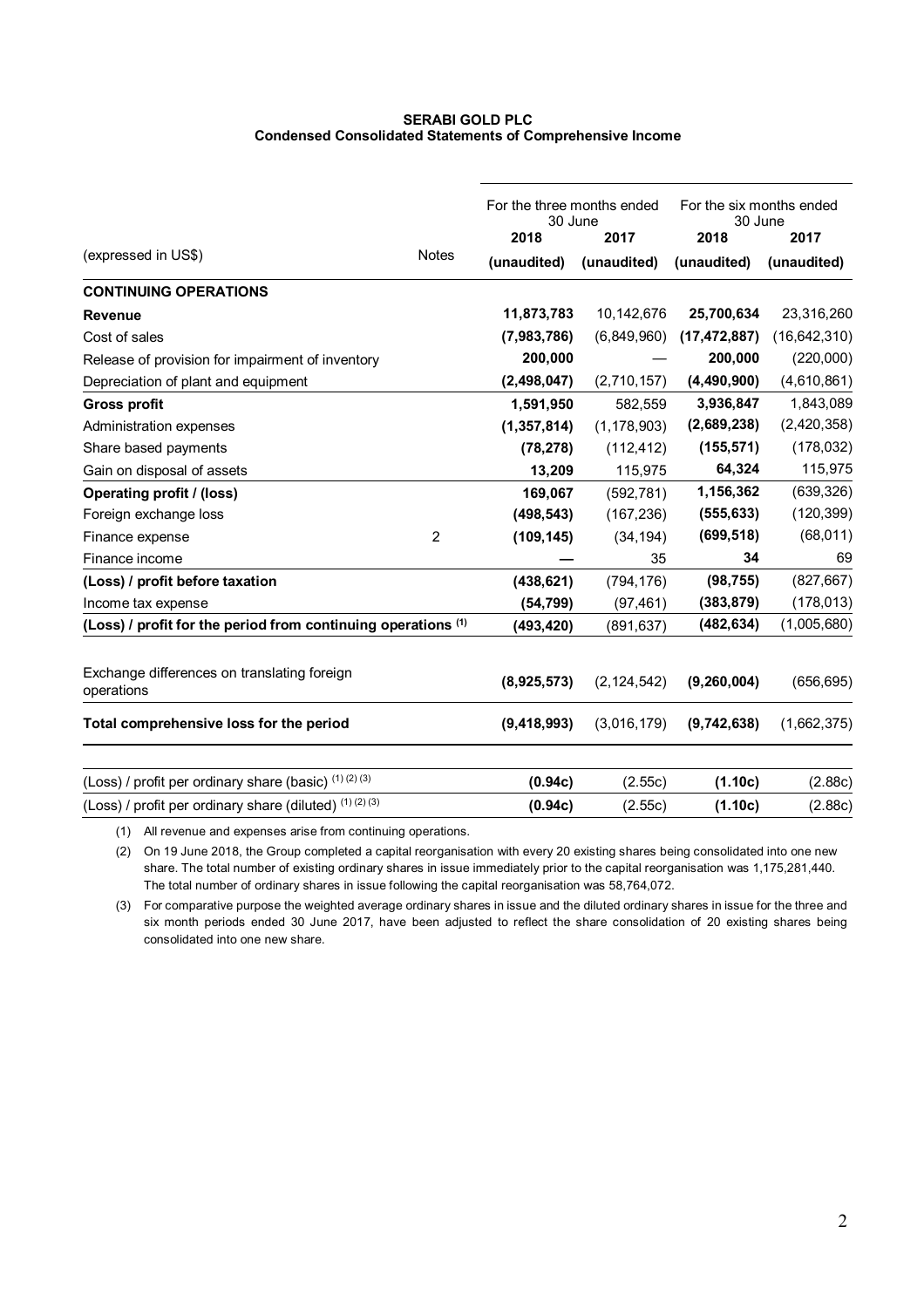|                                       |              | <b>Condensed Consolidated Balance Sheets</b> |                |                |
|---------------------------------------|--------------|----------------------------------------------|----------------|----------------|
|                                       |              | As at                                        | As at          | As at          |
|                                       |              | 30 June                                      | 30 June        | 31 December    |
|                                       |              | 2018                                         | 2017           | 2017           |
| (expressed in US\$)                   | <b>Notes</b> | (unaudited)                                  | (unaudited)    | (audited)      |
| <b>Non-current assets</b>             |              |                                              |                |                |
| Deferred exploration costs            | 6            | 24,490,001                                   | 9,868,205      | 23,898,819     |
| Property, plant and equipment         | 7            | 42,049,417                                   | 43,557,012     | 48,980,381     |
| Taxes receivable                      |              | 1,556,129                                    |                | 1,474,062      |
| Deferred taxation                     |              | 2,276,588                                    | 3,133,428      | 2,939,634      |
| <b>Total non-current assets</b>       |              | 70,372,135                                   | 56,558,645     | 77,292,896     |
| <b>Current assets</b>                 |              |                                              |                |                |
| Inventories                           | 8            | 5,827,745                                    | 6,844,757      | 6,934,438      |
| Trade and other receivables           |              | 1,596,978                                    | 2,865,877      | 1,277,142      |
| Prepayments and accrued income        |              | 3,398,201                                    | 5,166,612      | 3,237,412      |
| Cash and cash equivalents             |              | 21,052,325                                   | 3,832,218      | 4,093,866      |
| <b>Total current assets</b>           |              | 31,875,249                                   | 18,709,464     | 15,542,858     |
| <b>Current liabilities</b>            |              |                                              |                |                |
| Trade and other payables              |              | 5,050,232                                    | 5,330,772      | 5,347,964      |
| Interest bearing loan                 | 9            | 5,000,000                                    | 1,371,489      | 1,980,000      |
| Amounts due on acquisition            |              |                                              |                | 5,000,000      |
| Trade and asset finance facilities    |              | 774,122                                      | 1,338,475      | 865,712        |
| Derivative financial liabilities      |              | 346,992                                      | 650,000        | 709,255        |
| Accruals                              |              | 350,878                                      | 512,649        | 614,198        |
| <b>Total current liabilities</b>      |              | 11,522,224                                   | 9,203,385      | 14,517,129     |
| <b>Net current assets</b>             |              | 20,353,025                                   | 9,506,079      | 1,025,729      |
| Total assets less current liabilities |              | 90,725,160                                   | 66,064,724     | 78,318,625     |
| <b>Non-current liabilities</b>        |              |                                              |                |                |
| Trade and other payables              |              | 2,233,353                                    | 2,133,294      | 2,753,409      |
| Provisions                            |              | 1,857,564                                    | 1,824,472      | 2,047,131      |
| Amounts due on acquisition            |              | 10,481,843                                   |                | 9,997,961      |
| Interest bearing loan                 |              | 1,610,000                                    |                | 2,500,000      |
| Trade and asset finance liabilities   |              | 76,704                                       | 212,328        | 249,412        |
| <b>Total non-current liabilities</b>  |              | 16,259,464                                   | 4,170,094      | 17,547,913     |
| <b>Net assets</b>                     |              | 74,465,696                                   | 61,894,630     | 60,770,712     |
| <b>Equity</b>                         |              |                                              |                |                |
| Share capital                         | 12           | 8,863,755                                    | 5,540,960      | 5,540,960      |
| Share premium reserve                 |              | 21,681,478                                   | 1,722,222      | 1,722,222      |
| Option reserve                        | 12           | 1,189,318                                    | 1,332,578      | 1,425,024      |
| Other reserves                        |              | 5,066,796                                    | 3,404,624      | 4,015,369      |
| Translation reserve                   |              | (40, 459, 572)                               | (31, 264, 543) | (31, 199, 568) |
| Retained earnings                     |              | 78,123,921                                   | 81,158,789     | 79,266,705     |
|                                       |              |                                              | 61,894,630     | 60,770,712     |
| <b>Equity shareholders' funds</b>     |              | 74,465,696                                   |                |                |

The interim financial information has not been audited and does not constitute statutory accounts as defined in Section 434 of the Companies Act 2006. Whilst the financial information included in this announcement has been compiled in accordance with International Financial Reporting Standards ("IFRS") this announcement itself does not contain sufficient financial information to comply with IFRS. The Group statutory accounts for the year ended 31 December 2017 prepared under IFRS as adopted in the EU and with IFRS and their interpretations adopted by the International Accounting Standards Board have been filed with the Registrar of Companies. The auditor's report on these accounts was unqualified. The auditor's report did not contain a statement under Section 498 (2) or 498 (3) of the Companies Act 2006.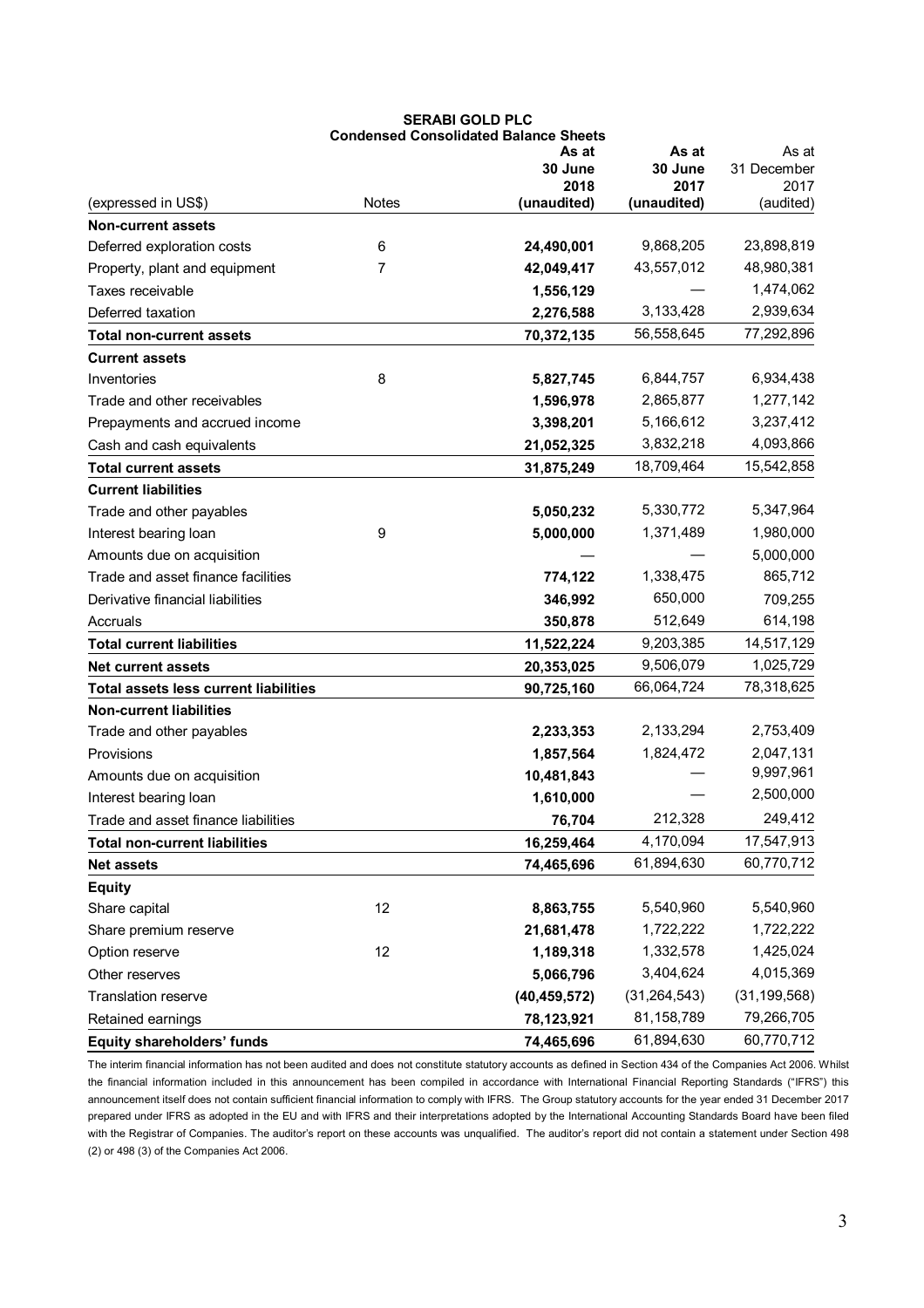# **SERABI GOLD PLC Condensed Consolidated Statements of Changes in Shareholders'**

| (expressed in US\$)                                  |                  |                  |                         |                                  |                        |                      |              |
|------------------------------------------------------|------------------|------------------|-------------------------|----------------------------------|------------------------|----------------------|--------------|
| (unaudited)                                          | Share<br>capital | Share<br>premium | Share option<br>reserve | Other<br>reserves <sup>(1)</sup> | Translation<br>reserve | Retained<br>Earnings | Total equity |
| Equity shareholders'<br>funds at 31 December<br>2016 | 5,540,960        | 1,722,222        | 1,338,652               | 3,051,862                        | (30,607,848)           | 82,333,125           | 63,378,973   |
| Foreign currency<br>adjustments                      |                  |                  |                         |                                  | (656, 695)             |                      | (656, 695)   |
| Loss for the period                                  |                  |                  |                         |                                  |                        | (1,005,680)          | (1,005,680)  |
| Total comprehensive<br>income for the period         |                  |                  |                         |                                  | (656, 695)             | (1,005,680)          | (1,662,375)  |
| Transfer to taxation<br>reserve                      |                  |                  |                         | 352,762                          |                        | (352, 762)           |              |
| Share options lapsed in<br>period                    |                  |                  | (184, 106)              |                                  |                        | 184,106              |              |
| Share option expense                                 |                  |                  | 178,032                 |                                  |                        |                      | 178,032      |
| <b>Equity shareholders'</b><br>funds at 30 June 2017 | 5,540,960        | 1,722,222        | 1,332,578               | 3,404,624                        | (31, 264, 543)         | 81,158,789           | 61,894,630   |
| Foreign currency<br>adjustments                      |                  |                  |                         |                                  | 64,975                 |                      | 64,975       |
| Loss for the period                                  |                  |                  |                         |                                  |                        | (1, 392, 223)        | (1,392,223)  |
| Total comprehensive<br>income for the period         |                  |                  |                         |                                  | 64,975                 | (1,392,223)          | (1,327,248)  |
| Transfer to taxation<br>reserve                      |                  |                  |                         | 610,745                          |                        | (610, 745)           |              |
| Share options lapsed in<br>period                    |                  |                  | (110, 884)              |                                  |                        | 110,884              |              |
| Share option expense                                 |                  |                  | 203,330                 |                                  |                        |                      | 203,330      |
| Equity shareholders'<br>funds at 31 December<br>2017 | 5,540,960        | 1,722,222        | 1,425,024               | 4,015,369                        | (31, 199, 568)         | 79,266,705           | 60,770,712   |
| Foreign currency<br>adjustments                      |                  |                  |                         |                                  | (9,260,004)            |                      | (9,260,004)  |
| Profit for the period                                |                  |                  |                         |                                  |                        | (482, 634)           | (482, 634)   |
| Total comprehensive<br>income for the period         |                  |                  |                         |                                  | (9,260,004)            | (482, 634)           | (9,742,638)  |
| Transfer to taxation<br>reserve                      |                  |                  |                         | 1,051,427                        |                        | (1,051,427)          |              |
| Share options lapsed in<br>period                    |                  |                  | (391, 277)              |                                  |                        | 391,277              |              |
| Shares issued in period                              | 3,322,795        | 19,959,256       |                         |                                  |                        |                      | 23,282,051   |
| Share option expense                                 |                  |                  | 155,571                 |                                  |                        |                      | 155,571      |
| Equity shareholders'<br>funds at 30 June 2018        | 8,863,755        | 21,681,478       | 1,189,318               | 5,066,796                        | (40, 459, 572)         | 78,123,921           | 74,465,696   |

(1) Other reserves comprise a merger reserve of US\$361,451 and a taxation reserve of US\$4,705,335 (31 December 2017: merger reserve of US\$361,461 and a taxation reserve of US\$3,653,908)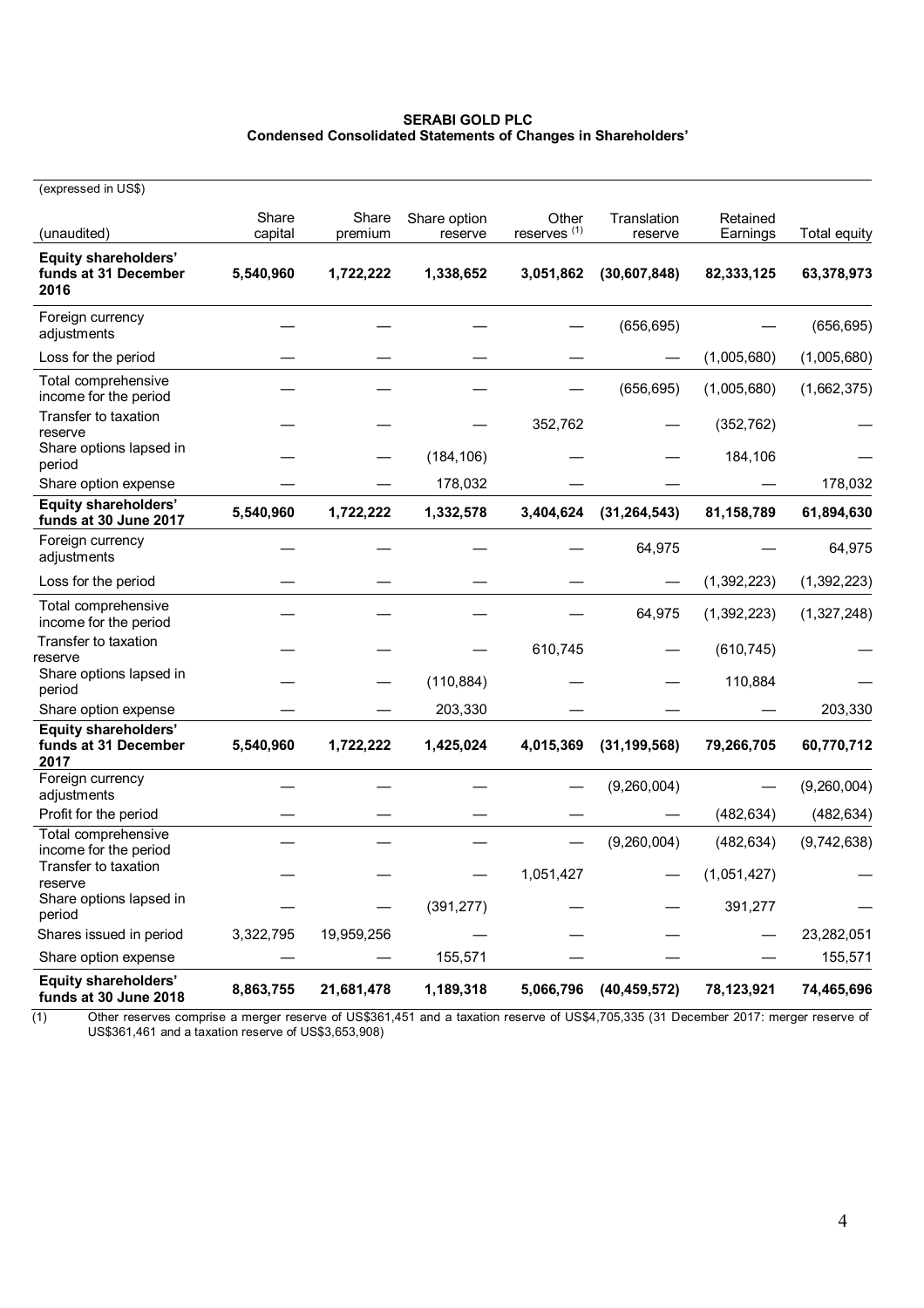# **Condensed Consolidated Cash Flow Statements**

|                                                                           | For the three months<br>ended<br>30 June |                     | For the six months<br>ended<br>30 June |                     |
|---------------------------------------------------------------------------|------------------------------------------|---------------------|----------------------------------------|---------------------|
| (expressed in US\$)                                                       | 2018<br>(unaudited)                      | 2017<br>(unaudited) | 2018<br>(unaudited)                    | 2017<br>(unaudited) |
| <b>Operating activities</b>                                               |                                          |                     |                                        |                     |
| Post tax loss for period                                                  | (493, 420)                               | (891, 637)          | (482, 634)                             | (1,005,680)         |
| Depreciation - plant, equipment and mining properties                     | 2,498,047                                | 2,710,157           | 4,490,900                              | 4,610,861           |
| Net financial expense                                                     | 607,688                                  | 201,395             | 1,165,117                              | 188,341             |
| Provision for impairment of inventory                                     | (200, 000)                               |                     | (200, 000)                             | 220,000             |
| Provision for taxation                                                    | 54,799                                   | 97,461              | 383,879                                | 178,013             |
| Share-based payments                                                      | 78,278                                   | 112,412             | 245,571                                | 178,032             |
| Foreign exchange (loss) / gain                                            | 222,774                                  | (84, 778)           | 154,350                                | 40,560              |
| Changes in working capital                                                |                                          |                     |                                        |                     |
| (Increase)/decrease in inventories                                        | (619, 967)                               | (483, 319)          | 117,146                                | 987,364             |
| (Increase) in receivables, prepayments and accrued income                 | (1,003,947)                              | (333, 475)          | (1,503,295)                            | (2,577,285)         |
| Increase/(decrease) in payables, accruals and provisions                  | 242,933                                  | 894,832             | 113,080                                | 3,589               |
| Net cash inflow from operations                                           | 1,387,185                                | 2,223,048           | 4,484,114                              | 2,823,795           |
|                                                                           |                                          |                     |                                        |                     |
| <b>Investing activities</b>                                               | (4,740,928)                              |                     | (4,740,928)                            |                     |
| Acquisition payment for subsidiary                                        |                                          |                     |                                        |                     |
| Purchase of property, plant and equipment and projects in<br>construction | (892, 233)                               | (815, 924)          | (1,317,926)                            | (1,083,839)         |
| Capitalised mine development costs                                        | (1,064,966)                              | (877, 530)          | (2,030,489)                            | (1,964,320)         |
| Geological exploration expenditure                                        | (1, 443, 384)                            | 21                  | (2,011,802)                            | (2,500)             |
| Pre-operational project costs                                             | (496, 049)                               |                     | (1, 289, 479)                          |                     |
| Proceeds from sale of assets                                              | 13,209                                   | 115,975             | 64,324                                 | 115,975             |
| Interest received                                                         |                                          | 35                  | 34                                     | 69                  |
| Net cash outflow on investing activities                                  | (8,624,351)                              | (1, 577, 423)       | (11, 326, 266)                         | (2,934,615)         |
| <b>Financing activities</b>                                               |                                          |                     |                                        |                     |
| Issue of ordinary share capital                                           | 23,807,346                               |                     | 23,807,346                             |                     |
| Costs associated with issue of share capital                              | (566, 518)                               |                     | (566, 518)                             |                     |
| Drawdown secured loan                                                     |                                          |                     | 3,000,000                              |                     |
| Repayment of secured loan                                                 | (666, 667)                               |                     | (1,000,000)                            |                     |
| Payment of finance lease liabilities                                      | (143,063)                                | (132, 164)          | (426, 210)                             | (132, 164)          |
| Interest paid and other finance costs                                     | (234, 166)                               | (55, 807)           | (386, 587)                             | (67, 455)           |
| Net cash inflow / (outflow) from financing activities                     | 22,196,932                               | (187, 971)          | 24,428,031                             | (199, 619)          |
|                                                                           |                                          |                     |                                        |                     |
| Net increase / (decrease) in cash and cash equivalents                    | 14,959,766                               | 457,654             | 17,585,879                             | (310, 439)          |
| Cash and cash equivalents at beginning of period                          | 6,695,526                                | 3,407,117           | 4,093,866                              | 4,160,923           |
| Exchange difference on cash                                               | (602, 967)                               | (32, 553)           | (627, 420)                             | (18, 266)           |
| Cash and cash equivalents at end of period                                | 21,052,325                               | 3,832,218           | 21,052,325                             | 3,832,218           |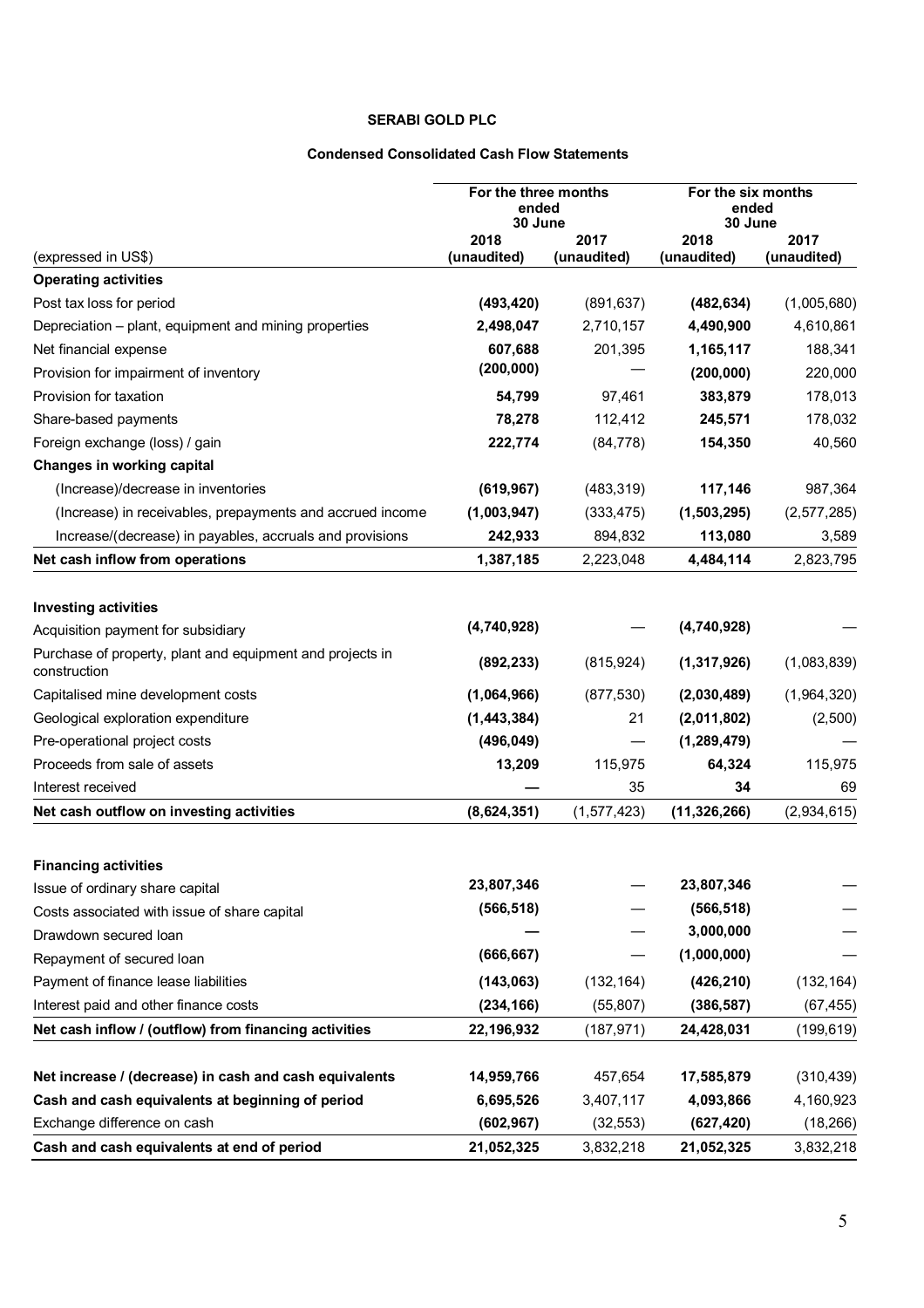# **Report and condensed consolidated financial statements for the 3 month and 6 month periods ended 30 June 2018**

#### **Notes to the Condensed Consolidated Financial Statements**

#### **1. Basis of preparation**

These interim condensed consolidated financial statements are for the three and six month periods ended 30 June 2018. Comparative information has been provided for the audited three and six month periods ended 30 June 2017 and, where applicable, the audited twelve month period from 1 January 2017 to 31 December 2017. These condensed consolidated financial statements do not include all the disclosures that would otherwise be required in a complete set of financial statements and should be read in conjunction with the 2017 annual report.

The condensed consolidated financial statements for the periods have been prepared in accordance with International Accounting Standard 34 "Interim Financial Reporting" and the accounting policies are consistent with those of the annual financial statements for the year ended 31 December 2017 and those envisaged for the financial statements for the year ending 31 December 2018.

The Group has not adopted any standards or interpretations in advance of the required implementation dates.

As of 1 January 2018, lFRS 9 - Financial Instruments, and lFRS 15 - Revenue from Contracts, became effective and have been adopted. The effect of implementation has not had a material impact on the financial results of the Group

As of the date of authorisation of these financial statements, IFRS 16 – Leases, was in issue but not effective and has not been applied to these financial statements.

IFRS 16 will require the recognition of an asset and liability with respect to the material operating lease commitments that the group have. Management are currently considering the impact that this will have on the financial statements. The Group does not at this time anticipate voluntary early adoption of IFRS 16.

These financial statements do not constitute statutory accounts as defined in Section 434 of the Companies Act 2006.

#### Going concern

On 12 April 2018 the Company completed a Subscription Agreement with Greenstone Resources II LP ("Greenstone"), whereby Greenstone agreed to subscribe ("the Subscription") for 297,759,419 New Ordinary Shares ("the Subscription Shares") at a price of 3.6 pence per share (the "Subscription Price"). The New Ordinary Shares issued pursuant to the Subscription rank pari passu with the existing Ordinary Shares.

On 15 May2018 the Company completed the placing of a further 176,678,445 new ordinary shares ("Placing Shares") at a price of 3.6 pence per Placing Share (the "Placing Price"), raising gross proceeds of £6.36 million for the Company. The Placing Shares rank pari passu with the existing ordinary shares.

The Directors anticipate the Group now has access to sufficient funding for its immediate projected needs. The Group expects to have sufficient cash flow from its forecast production to finance its on-going operational requirements, to repay its secured loan facilities and to fund planned exploration and development activity on its other gold properties. However additional funding will be required to bring the newly acquired Coringa gold project into production including the final acquisition payment. The secured loan facility is repayable by 30 June 2020 and at 30 June 2018, the amount outstanding under this facility was US\$6.61 million (31 December 2017: US\$4.48 million).

The Directors consider that the Group's operations are performing at the levels that they anticipate but the Group remains a small-scale gold producer. Any unplanned interruption or reduction in gold production, unforeseen reductions in the gold price or appreciation of the Brazilian currency, could adversely affect the level of free cash flow that the Group can generate on a monthly basis. Nonetheless with the proceeds to be received from the Subscription, the Directors consider that they will nonetheless be able to meet its financial obligations as they fall due.

On this basis, the Directors have therefore concluded that it is appropriate to prepare the financial statements on a going concern basis.

#### **(ii) Use of estimates and judgements**

There have been no material revisions to the nature and amount of changes in estimates of amounts reported in the 2017 annual financial statements.

#### **(iii) Impairment**

At each balance sheet date, the Group reviews the carrying amounts of its property, plant and equipment and intangible assets to determine whether there is any indication that those assets have suffered impairment. Prior to carrying out of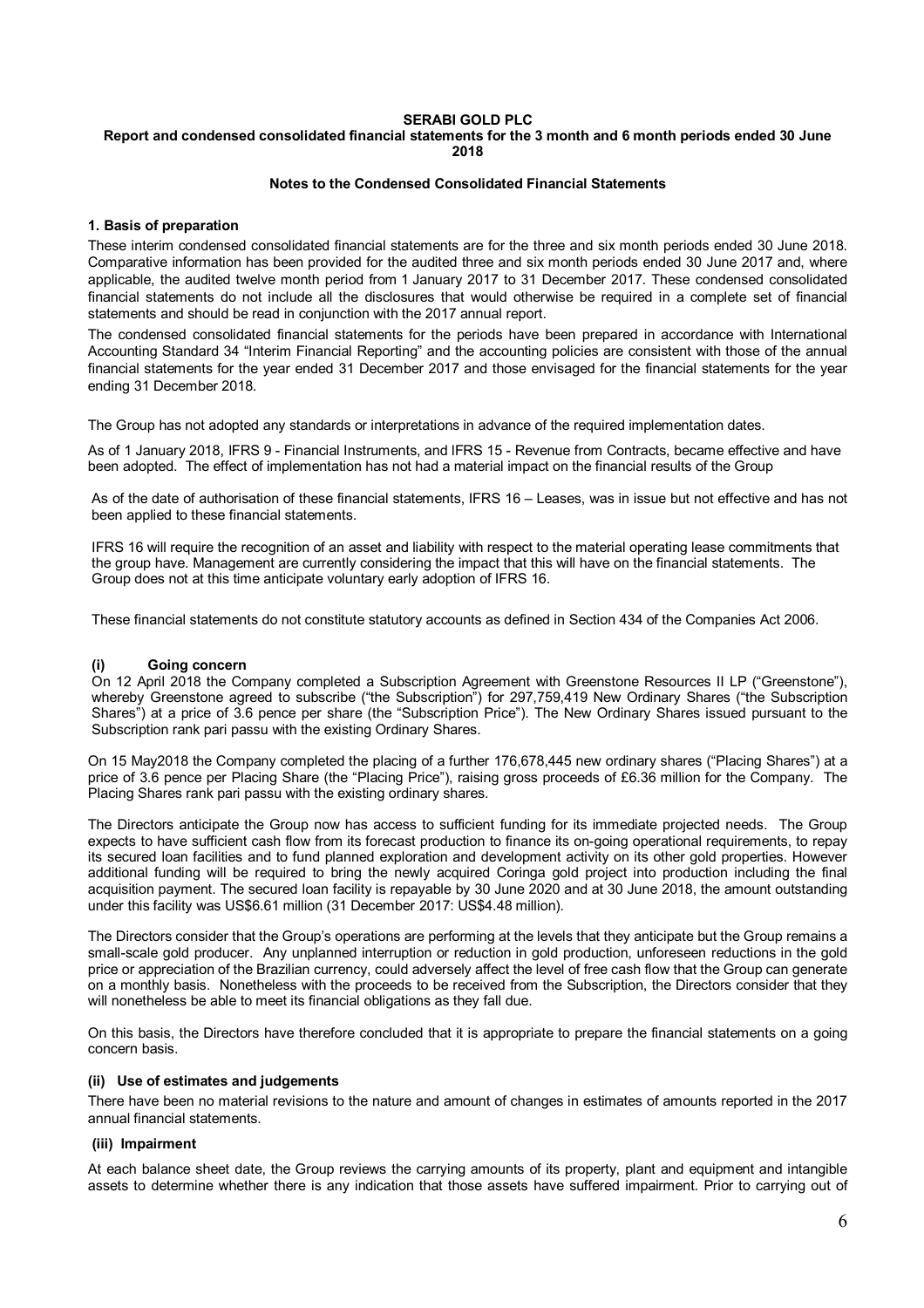impairment reviews, the significant cash generating units are assessed to determine whether they should be reviewed under the requirements of IFRS 6 - Exploration for and Evaluation of Mineral Resources or IAS 36 - Impairment of Assets. Such determination is by reference to the stage of development of the project and the level of reliability and surety of information used in calculating value in use or fair value less costs to sell. Impairment reviews performed under IFRS 6 are carried out on a project by project basis, with each project representing a potential single cash generating unit. An impairment review is undertaken when indicators of impairment arise; typically when one of the following circumstances applies:

- (i) sufficient data exists that render the resource uneconomic and unlikely to be developed
- (ii) title to the asset is compromised
- (iii) budgeted or planned expenditure is not expected in the foreseeable future
- (iv) insufficient discovery of commercially viable resources leading to the discontinuation of activities

Impairment reviews performed under IAS 36 are carried out when there is an indication that the carrying value may be impaired. Such key indicators (though not exhaustive) to the industry include:

- (i) a significant deterioration in the spot price of gold
- (ii) a significant increase in production costs
- (iii) a significant revision to, and reduction in, the life of mine plan

If any indication of impairment exists, the recoverable amount of the asset is estimated, being the higher of fair value less costs to sell and value in use. In assessing value in use, the estimated future cash flows are discounted to their present value using a pre-tax discount rate that reflects current market assessments of the time value of money and the risks specific to the asset for which the estimates of future cash flows have not been adjusted.

If the recoverable amount of an asset (or cash-generating unit) is estimated to be less than its carrying amount, the carrying amount of the asset (or cash-generating unit) is reduced to its recoverable amount. Such impairment losses are recognised in profit or loss for the year.

Where an impairment loss subsequently reverses, the carrying amount of the asset (or cash-generating unit) is increased to the revised estimate of its recoverable amount, but so that the increased carrying amount does not exceed the carrying amount that would have been determined had no impairment loss been recognised for the asset (or cash-generating unit) in prior years. A reversal of an impairment loss is recognised in profit or loss for the year.

#### **(iv) Property, plant and equipment and mining properties**

#### *(i) Owned assets*

Items of property, plant and equipment are stated at cost less accumulated depreciation and impairment losses.

Upon demonstration of the feasibility of commercial production, any past deferred exploration, evaluation and development costs related to that operation are reclassified as Assets in Construction. When commercial production commences, these expenditures are then subsequently transferred at cost to Mining Properties. They are stated at cost less amortisation charges and any provision for impairment. Amortisation is calculated over the estimated life of the mineable inventory on a unit of production basis. Future forecast capital expenditure is included in the unit of production depreciation calculation.

#### *(ii) Depreciation*

Depreciation is charged to profit or loss on a straight-line basis over the estimated useful lives of each part of an item of property, plant and equipment. Land is not depreciated.

The Group reviews the economic lives at the end of each annual reporting period.

The residual value, if not insignificant, is reassessed annually. Gains and losses on disposal are determined by comparing proceeds with carrying values and are included in profit or loss.

# *(iii) Commercial production*

Following the commencement of development and construction work intended to advance a mining project into commercial production, the Board will consider and approve the criteria that they will apply in assessing when that mining project has achieved commercial production. These criteria may be agreed in conjunction with other stakeholders particularly financing parties and lenders. There are no set regulations or standards to be applied, but the criteria set will primarily consider the performance of the project compared to projections and generally these criteria will be measured over a continuous period of time. The judgements made and the relative performance measures will be based on the Board's view of the complexity and the relative importance of certain key activity areas in determining the long term commerciality of the mining project.

#### **(v) Deferred exploration costs**

All costs incurred prior to obtaining the legal right to undertake exploration and evaluation activities on a project are written off as incurred. Subsequent to the legal rights being obtained, all costs related to the exploration of mineral properties are capitalised on a project-by-project basis and deferred until either the properties are demonstrated to be commercially viable or until the properties are sold, allowed to lapse or abandoned, at which time any capitalised costs are written off to the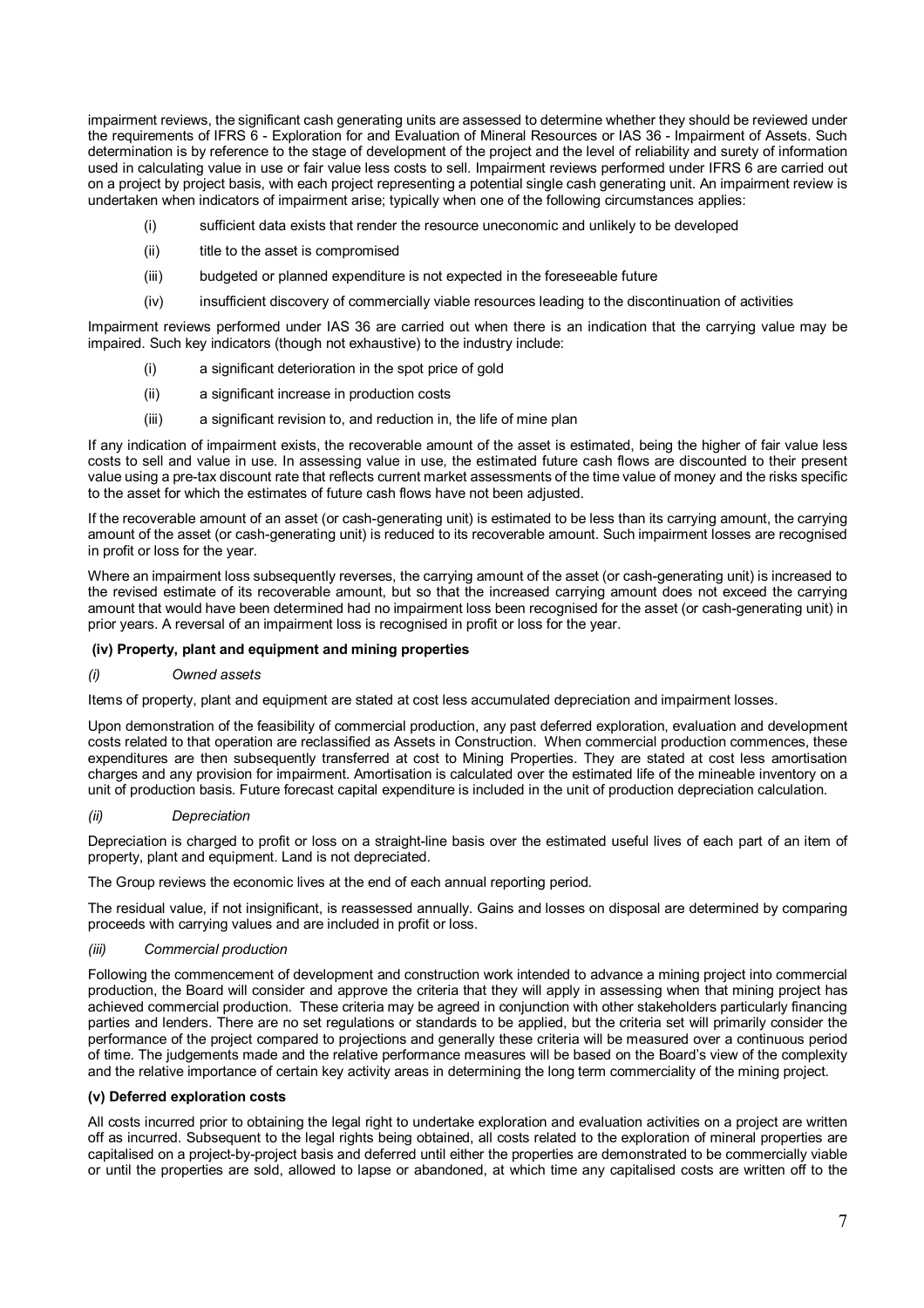income statement. Costs incurred include appropriate technical and administrative overheads but not general overheads. Deferred exploration costs are carried at cost, less any impairment losses recognised.

At such time as commercial feasibility is established and a development decision is reached, the costs associated with that property will be transferred to and re-categorised as Projects in Construction and upon commercial production being achieved, re-categorised as Mining Property.

Property, plant and equipment used in the Group's exploration activities are separately reported.

#### **(vi) Inventories**

Inventories are stated at the lower of cost and net realisable value. Materials that are no longer considered as likely to be used by the Group or their value is unlikely to be readily realised through a sale to a third party, are provided for.

Materials held for consumption within operations are valued based on purchase price or, when manufactured internally, at cost. Costs are allocated on an average basis and include direct material, labour, related transportation costs and an appropriate allocation of overhead costs.

Gold bullion, copper/gold concentrate, run of mine ore and any other production inventories are valued at the lower of cost and net realisable value. Dependent on the current stage of any product inventory in the process cycle, cost will reflect, as appropriate, mining, processing, transport and labour costs as well as an allocation of mine services overheads required to bring the product to its current state.

Net realisable value is the estimated selling price in the ordinary course of business, after deducting any costs to completion and any applicable marketing, selling, shipping and other distribution expenses.

#### **(vii) Revenue**

Revenue represents amounts receivable in respect of sales of gold and by-products. Revenue represents only sales for which contracts have been agreed and for which the product has been delivered to the purchaser in the manner set out in the contract. Revenue is stated net of any applicable sales taxes. All revenue is derived from the sales of copper/gold concentrates produced by the Palito Mine and gold bullion produced from both the Palito Mine and the Sao Chico Mine.

Revenue from the sale of goods is recognised when the risks and rewards of ownership have been transferred to the buyer. Revenues are recognised in full using prices ruling at the date of sale with adjustments in respect of final sales prices being recognised in the month that such adjustment is agreed. Fair value adjustments for gold prices in respect of any sale for which final pricing has not been agreed at any balance sheet date is accounted for using the gold price at that balance sheet date. Any unsold production and in particular concentrate, is held as inventory and valued at the lower of production cost and net realisable value until sold.

In the case of the sales of copper/gold concentrates, revenue is recognised when, in accordance with the terms of the contract, the customer takes delivery and the Company has no further risk regarding the physical product. In the case of gold bullion, revenue is recognised at the time that gold is delivered to the end purchaser.

No revenue is recognised if there are significant uncertainties regarding recovery of the consideration due.

All sales revenue from incidental production arising during the exploration, evaluation, development and commissioning of a mineral resource prior to commercial production, are taken as a contribution towards previously incurred costs and offset against the related asset accordingly.

Interest income is recognised on a time-proportion basis using the effective interest rate method.

#### **(viii) Currencies**

The condensed financial statements are presented in United States Dollars (US\$ or "\$"). Other currencies referred to in these condensed financial statements are UK Pounds ("UK£"), Canadian Dollars ("C\$") and Brazilian Reais ("BrR\$").

The Group's presentational currency is US Dollars and has been selected based on the currency of the primary economic environment in which the Group as a whole operates, on the basis that the Group's primary product is generally traded by reference to its pricing in US Dollars.

Transactions in currencies other than the functional currency of a Group company are recorded at a rate of exchange approximating to that prevailing at the date of the transaction. At each balance sheet date, monetary assets and liabilities that are denominated in currencies other than the functional currency are translated at the amounts prevailing at the balance sheet date and any gains or losses arising are recognised in the income statement.

On consolidation, the assets and liabilities of the Group's overseas operations that do not have a US Dollar functional currency, are translated at exchange rates prevailing at the balance sheet date. Income and expense items are translated at the average exchange rate for the period. Exchange differences arising on the net investment in subsidiaries are recognised in other comprehensive income.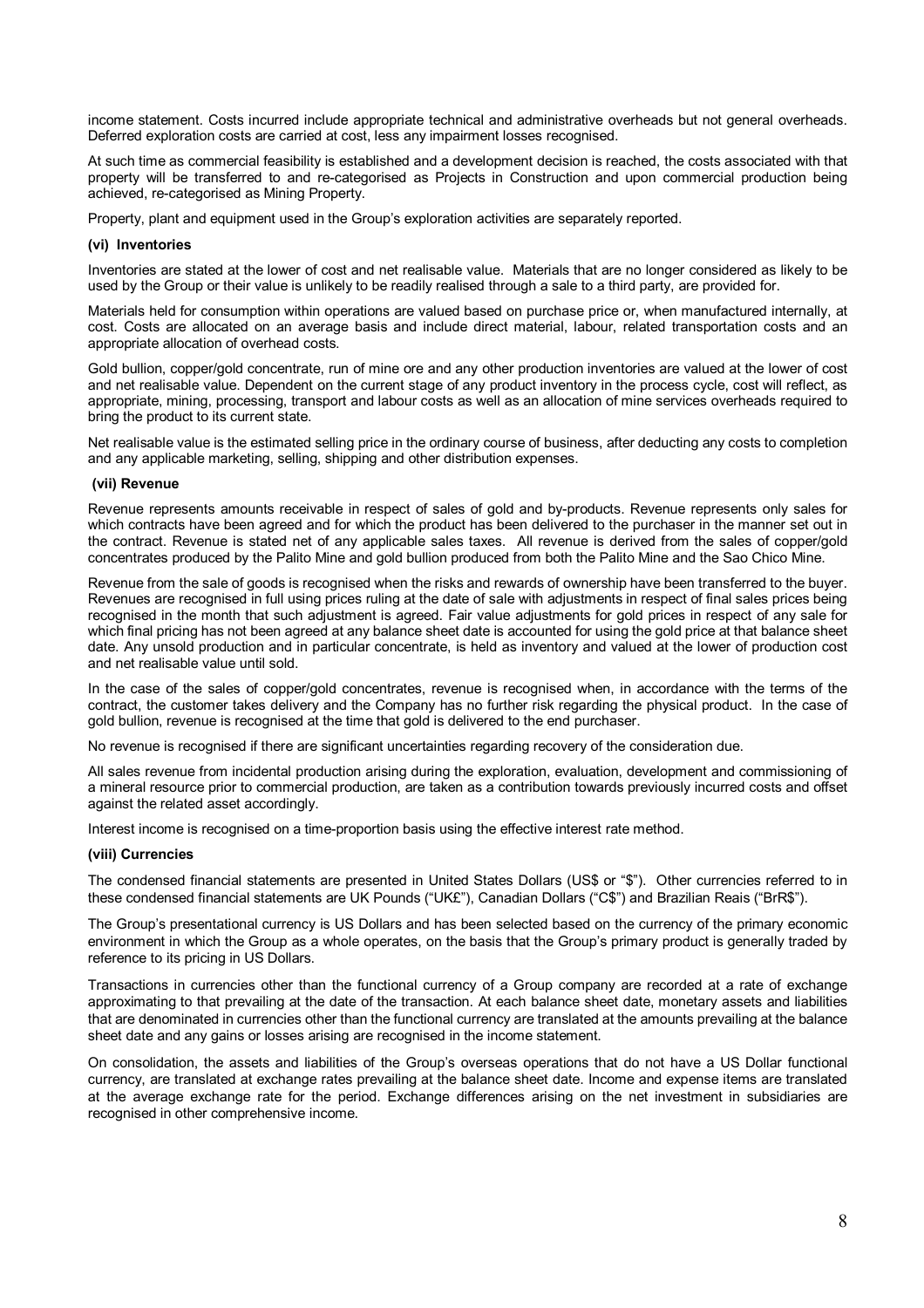#### (**ix) Cash and cash equivalents**

Cash and cash equivalents include cash in hand, deposits held at call with banks, other short-term highly liquid investments with original maturities of three months or less and bank overdrafts. Bank overdrafts are shown within interest bearing liabilities in current liabilities on the balance sheet.

#### **(w) Derivatives**

Derivatives are valued by reference to available market data. Any change in the value of the derivative is recognised in the statement of comprehensive income in the period in which it occurs. The fair value of the derivative has been measured using level 1 inputs.

#### **2. Finance Costs**

|                                              | 6 months ended<br>30 June 2018<br>US\$ | 6 months ended<br>30 June 2017<br>US\$ |
|----------------------------------------------|----------------------------------------|----------------------------------------|
| Interest on secured loan                     | (357,899)                              | (68,011)                               |
| Unwinding of discount on acquisition payment | (483, 883)                             |                                        |
| Amortisation of fair value of derivatives    | (130,000)                              |                                        |
| Arrangement fee for secured loan             | (90,000)                               |                                        |
|                                              | (1,061,782)                            | (68,011)                               |
| Gain on revaluation of derivatives           | 362.264                                |                                        |
| Interest income                              | 34                                     | 69                                     |
| Net finance expense                          | (699,484)                              | (67, 942)                              |
|                                              |                                        |                                        |

# **3. Taxation**

The Group has recognised a deferred tax asset to the extent that the Group has reasonable certainty as to the level and timing of future profits that might be generated and against which the asset may be recovered. The Group has released the amount of US\$272,459 as a deferred tax charge during the six month period to 30 June 2018.

The Group has also incurred a tax charge for the period in Brazil of US\$111,420.

#### **4. Earnings per share**

|                                                      | 3 months ended<br>30 June 2018<br>(unaudited) | 3 months ended<br>30 June 2017<br>(unaudited) | 6 months ended<br>30 June 2018<br>(unaudited) | 6 months ended<br>30 June 2017<br>(unaudited) |
|------------------------------------------------------|-----------------------------------------------|-----------------------------------------------|-----------------------------------------------|-----------------------------------------------|
| Loss attributable to ordinary<br>shareholders (US\$) | (493,420)                                     | (891,637)                                     | (482,634)                                     | (1,005,680)                                   |
| Weighted average ordinary shares<br>in issue         | 52,529,475                                    | 34,935,089                                    | 43,821,118                                    | 34,935,089                                    |
| Basic loss per share (US cents)                      | $(0.94)$ <sup>(2)</sup>                       | $(2.55)^{(3)}$                                | $(1.10)^{(2)}$                                | $(2.88)^{(3)}$                                |
| Diluted ordinary shares in issue(1)                  | 52,529,475                                    | 34,935,089                                    | 43,821,118                                    | 34,935,089                                    |
| Diluted loss per share (US cents)                    | $(0.94)^{(2)}$                                | $(2.55)^{(3)}$                                | $(1.10)^{(2)}$                                | $(2.88)^{(3)}$                                |

(1) As the effect of dilution is to reduce the loss per share, the diluted loss per share is considered to be the same as the basic loss per share.

(2) On 19 June 2018, the Group completed a capital reorganisation with every 20 existing shares being consolidated into one new share. The total number of existing ordinary shares in issue immediately prior to the capital reorganisation was 1,175,281,440. The total number of ordinary shares in issue following the capital reorganisation was 58,764,072.

(3) For comparative purpose the weighted average ordinary shares in issue and the diluted ordinary shares in issue for the three and six month periods ended 30 June 2017, have been adjusted to reflect the share consolidation of 20 existing shares being consolidated into one new share.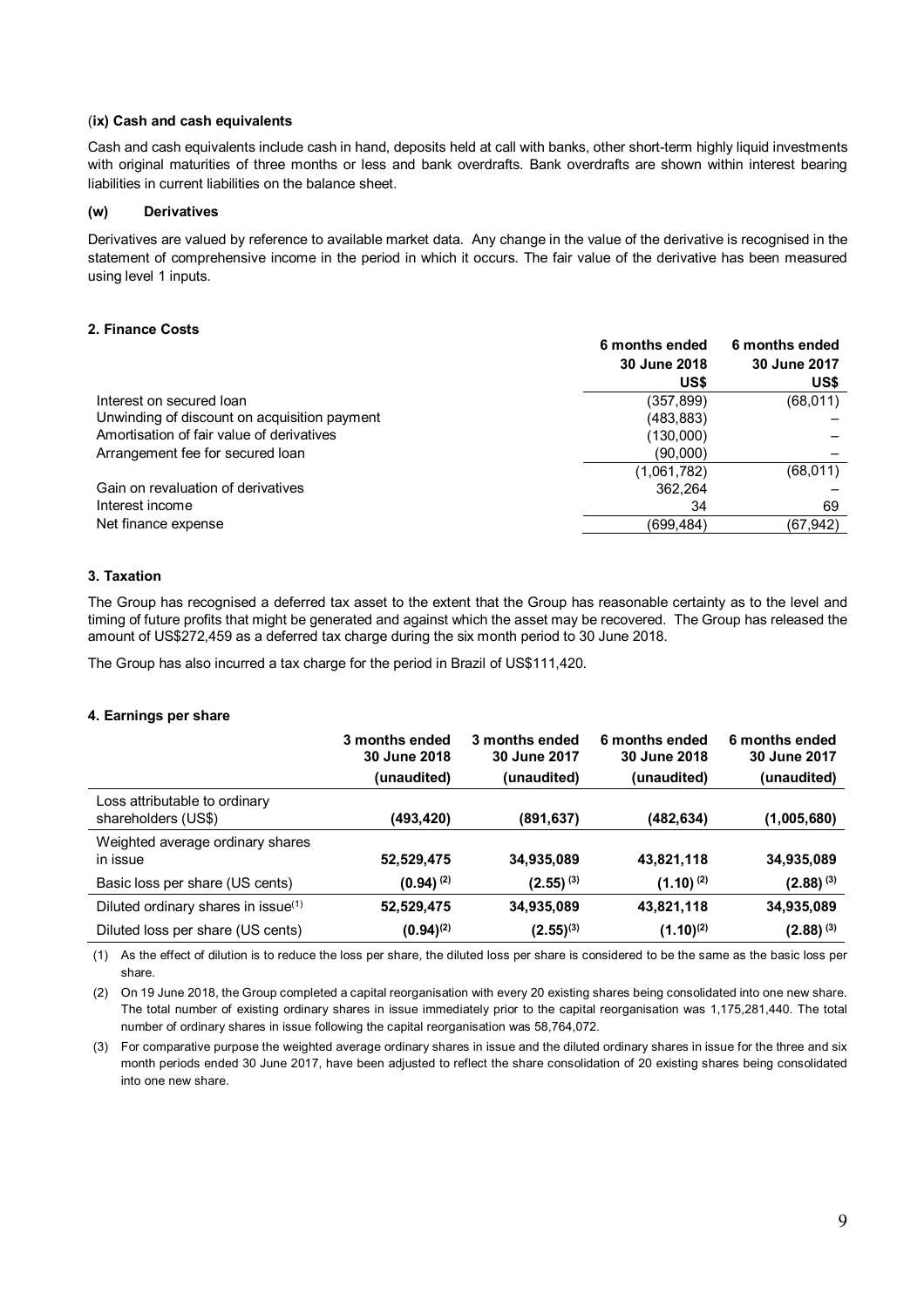# **5. Segmental analysis**

The following information is given about the Group's reportable segments:

The Chief Operating Decision Maker is the Board of Directors. The Board reviews the Group's internal reporting in order to assess performance of the business. Management has determined the operating segments based on the reports reviewed by the Board.

The Board considers the performance of the Group by the geographical location of expenditures, and the division of capital expenditure between exploration and operations.

An analysis of the results for the three month period by management segment is as follows:

|                                 | 3 months ended 30 June 2018 |               |               | 3 months ended 30 June 2017 |             |               |
|---------------------------------|-----------------------------|---------------|---------------|-----------------------------|-------------|---------------|
|                                 |                             | (unaudited)   |               | (unaudited)                 |             |               |
|                                 | <b>Brazil</b>               | UK            | Total         | <b>Brazil</b>               | <b>UK</b>   | Total         |
|                                 | US\$                        | US\$          | US\$          | US\$                        | US\$        | US\$          |
| Revenue                         | 8,689,878                   | 3,183,905     | 11,873,783    | 5,786,358                   | 4,356,318   | 10,142,676    |
| Intra-group sales               | 2,339,974                   | (2,339,974)   |               | 3,217,130                   | (3,217,130) |               |
| Operating expenses              | (6,902,692)                 | (1,081,094)   | (7,983,786)   | (5,568,106)                 | (1,281,854) | (6,849,960)   |
| Release of impairment provision | 200,000                     |               | 200,000       |                             |             |               |
| Depreciation and amortisation   | (2,437,858)                 | (60, 189)     | (2,498,047)   | (2,548,821)                 | (161,336)   | (2,710,157)   |
| Gross profit/(loss)             | 1,889,302                   | (297, 352)    | 1,591,950     | 886,561                     | (304, 002)  | 582,559       |
| Administration expenses         | (663, 559)                  | (694, 255)    | (1, 357, 814) | (636,044)                   | (542, 859)  | (1, 178, 903) |
| Share based payments            |                             | (78, 278)     | (78,278)      |                             | (112, 412)  | (112, 412)    |
| Profit on sale of fixed assets  | 13,209                      |               | 13,209        | 115,975                     |             | 115,975       |
| Operating profit/(loss)         | 1,238,952                   | (1,069,885)   | 169,067       | 366,492                     | (959, 273)  | (592, 781)    |
| Foreign exchange gain / (loss)  | 439,806                     | (938, 349)    | (498,543)     | (253, 269)                  | 86,033      | (167, 236)    |
| Finance expense                 |                             | (109, 145)    | (109, 145)    |                             | (34, 159)   | (34, 159)     |
| Profit /(loss) before taxation  | 1,678,758                   | (2, 117, 379) | (438, 621)    | 113,223                     | (907, 399)  | (794,176)     |

|                                 | 6 months ended 30 June 2018<br>(unaudited) |               |                |                | 6 months ended 30 June 2017<br>(unaudited) |                |
|---------------------------------|--------------------------------------------|---------------|----------------|----------------|--------------------------------------------|----------------|
|                                 | <b>Brazil</b><br>US\$                      | UK<br>US\$    | Total<br>US\$  | Brazil<br>US\$ | UK<br>US\$                                 | Total<br>US\$  |
| Revenue                         | 20,050,755                                 | 5,649,879     | 25,700,634     | 14,484,399     | 8,831,861                                  | 23,316,260     |
| Intra-group Sales               | 4,331,310                                  | (4, 331, 310) |                | 6,747,712      | (6,747,712)                                |                |
| Operating expenses              | (15, 191, 275)                             | (2, 281, 612) | (17, 472, 887) | (14, 276, 221) | (2,366,089)                                | (16, 642, 310) |
| Release of impairment provision | 200,000                                    |               | 200,000        | (220,000)      |                                            | (220,000)      |
| Depreciation and amortisation   | (4,377,051)                                | (113, 849)    | (4,490,900)    | (4,351,873)    | (258, 988)                                 | (4,610,861)    |
| Gross profit/(loss)             | 5,013,739                                  | (1,076,892)   | 3,936,847      | 2,384,017      | (540, 928)                                 | 1,843,089      |
| Administration expenses         | (1,331,290)                                | (1, 357, 948) | (2,689,238)    | (1,261,479)    | (1,158,879)                                | (2,420,358)    |
| Share based payments            |                                            | (155, 571)    | (155, 571)     |                | (178, 032)                                 | (178, 032)     |
| Profit on sale of fixed assets  | 64,324                                     |               | 64,324         | 115,975        |                                            | 115,975        |
| Operating profit/(loss)         | 3,746,773                                  | (2,590,411)   | 1,156,362      | 1,238,513      | (1,877,839)                                | (639, 326)     |
| Foreign exchange gain / (loss)  | 410,972                                    | (966, 605)    | (555, 633)     | (140, 881)     | 20,482                                     | (120, 399)     |
| Finance expense                 |                                            | (699, 484)    | (699, 484)     |                | (67, 942)                                  | (67, 942)      |
| Profit / (loss) before taxation | 4,157,745                                  | (4, 256, 500) | (98, 755)      | 1,097,632      | (1,925,299)                                | (827, 667)     |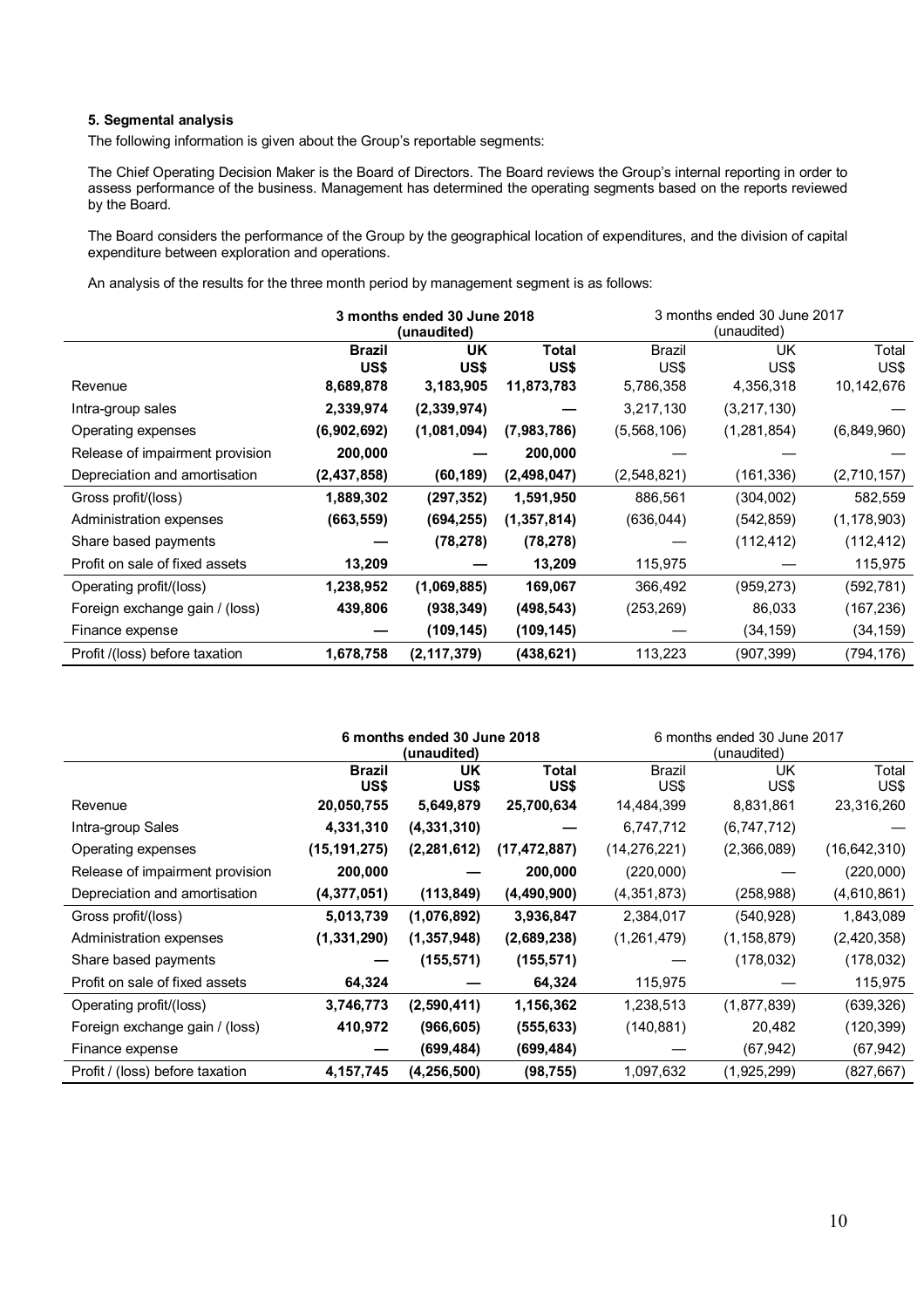An analysis of non-current assets by location is as follows:

|                           | <b>Total non-current assets</b> |             |             |  |  |
|---------------------------|---------------------------------|-------------|-------------|--|--|
|                           | 30 June                         | 30 June     | 31 December |  |  |
|                           | 2018                            | 2017        | 2017        |  |  |
|                           | (unaudited)                     | (unaudited) | (audited)   |  |  |
|                           | US\$                            | US\$        | US\$        |  |  |
| Brazil – operations       | 42,049,417                      | 43,557,012  | 48,980,381  |  |  |
| Brazil – exploration      | 24,490,001                      | 9,868,205   | 23,898,819  |  |  |
| Brazil - taxes receivable | 1,556,129                       |             | 1,474,062   |  |  |
| Brazil – deferred tax     | 2,276,588                       | 3,133,428   | 2,939,634   |  |  |
| Brazil - total            | 70,372,135                      | 56,558,645  | 77,292,896  |  |  |
| UK.                       |                                 |             |             |  |  |
|                           | 70,372,135                      | 56,558,645  | 77,292,896  |  |  |

An analysis of total assets by location is as follows:

|               | <b>Total assets</b> |             |             |  |
|---------------|---------------------|-------------|-------------|--|
|               | 30 June             | 30 June     | 31 December |  |
|               | 2018                | 2017        | 2017        |  |
|               | (unaudited)         | (unaudited) | (audited)   |  |
|               | US\$                | US\$        | US\$        |  |
| <b>Brazil</b> | 74,382,837          | 67,858,179  | 83,090,310  |  |
| UK            | 27,864,547          | 7,409,930   | 9.745.444   |  |
|               | 102,247,384         | 75,268,109  | 92,835,754  |  |

# **6. Deferred exploration costs**

|                                                | 30 June     | 30 June     | 31 December |  |
|------------------------------------------------|-------------|-------------|-------------|--|
|                                                | 2018        | 2017        | 2017        |  |
|                                                | (unaudited) | (unaudited) | (audited)   |  |
|                                                | US\$        | US\$        | US\$        |  |
| Cost                                           |             |             |             |  |
| Balance at beginning of period                 | 23,898,819  | 9,990,789   | 9,990,789   |  |
| Additions from acquisitions                    |             |             | 14,030,112  |  |
| Exploration and development expenditure        | 2,011,802   | 2.500       | 2.487       |  |
| <b>Pre Operating Expenditure</b>               | 1,289,479   |             |             |  |
| Reclassification from projects in construction | 145,408     |             |             |  |
| Foreign exchange movements                     | (2,855,507) | (125,084)   | (124,569)   |  |
| Balance at end of period                       | 24,490,001  | 9,868,205   | 23,898,819  |  |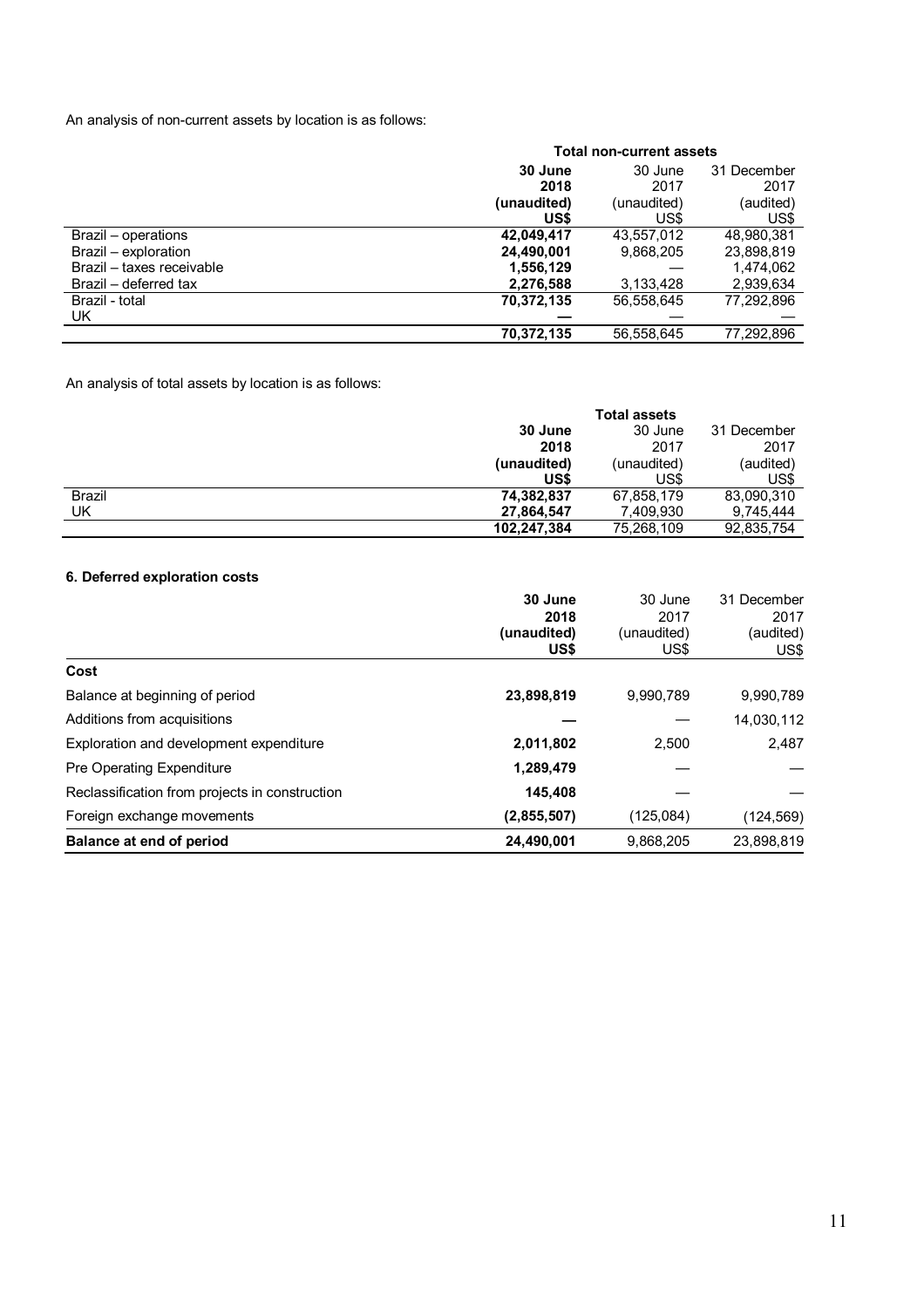|  |  |  |  | 7. Property, plant and equipment including mining property and projects in construction |
|--|--|--|--|-----------------------------------------------------------------------------------------|
|--|--|--|--|-----------------------------------------------------------------------------------------|

|                                                 | 30 June        | 30 June        | 31 December    |
|-------------------------------------------------|----------------|----------------|----------------|
|                                                 | 2018           | 2017           | 2017           |
|                                                 | (unaudited)    | (unaudited)    | (audited)      |
|                                                 | US\$           | US\$           | US\$           |
| Cost                                            |                |                |                |
| Balance at beginning of period                  | 83,981,200     | 71,237,368     | 71,237,368     |
| Additions                                       | 3,589,068      | 3,264,280      | 7,712,624      |
| Additions from acquisitions                     |                |                | 6,206,100      |
| Reclassifications to deferred exploration costs | (145, 408)     |                |                |
| <b>Disposals</b>                                |                | (237, 031)     | (235, 808)     |
| Foreign exchange movements                      | (10, 649, 668) | (917, 595)     | (939, 084)     |
| <b>Balance at end of period</b>                 | 76,775,192     | 73,347,022     | 83,981,200     |
|                                                 |                |                |                |
|                                                 | 30 June        | 30 June        | 31 December    |
|                                                 | 2018           | 2017           | 2017           |
|                                                 | (unaudited)    | (unaudited)    | (audited)      |
|                                                 | US\$           | US\$           | US\$           |
| <b>Accumulated depreciation</b>                 |                |                |                |
| Balance at beginning of period                  | (35,000,819)   | (25, 841, 228) | (25, 841, 228) |
| Charge for period                               | (4, 584, 064)  | (4, 551, 768)  | (10,009,623)   |
| Released on disposals                           |                | 199,911        | 199,911        |
| Foreign exchange movements                      | 4,859,108      | 403,075        | 650,121        |
| <b>Balance at end of period</b>                 | (34, 725, 775) | (29,790,010)   | (35,000,819)   |
| Net book value at end of period                 | 42,049,417     | 43,557,012     | 48,980,381     |

# **8. Inventories**

|                                           | 30 June<br>2018<br>(unaudited) | 30 June<br>2017<br>(unaudited) | 31 December<br>2017<br>(audited) |
|-------------------------------------------|--------------------------------|--------------------------------|----------------------------------|
| Consumables                               | 2,772,606                      | 2,361,794                      | 2,587,212                        |
| Ore stockpiles and other work in progress | 1,642,948                      | 2,487,816                      | 2,605,366                        |
| Finished goods awaiting sale              | 1,412,191                      | 1,995,147                      | 1,741,860                        |
| Balance at end of period                  | 5,827,745                      | 6,844,757                      | 6,934,438                        |

# **9. Interest bearing loan**

|                                                       | 30 June     | 30 June     | 31 December |
|-------------------------------------------------------|-------------|-------------|-------------|
|                                                       | 2018        | 2017        | 2017        |
|                                                       | (unaudited) | (unaudited) | (audited)   |
|                                                       | US\$        | US\$        | US\$        |
| Balance at start of period                            | 4,480,000   | 1,371,489   | 1,371,489   |
| Additional draw-down of short-term loan               | 3,000,000   |             | 3,628,511   |
| Initial fair value of derivative associated with loan |             |             | (650,000)   |
| Amount repaid during year                             | (1,000,000) |             |             |
| Amortization of derivative in period                  | 130,000     |             | 130,000     |
| Balance at end of period                              | 6,610,000   | 1,371,489   | 4,480,000   |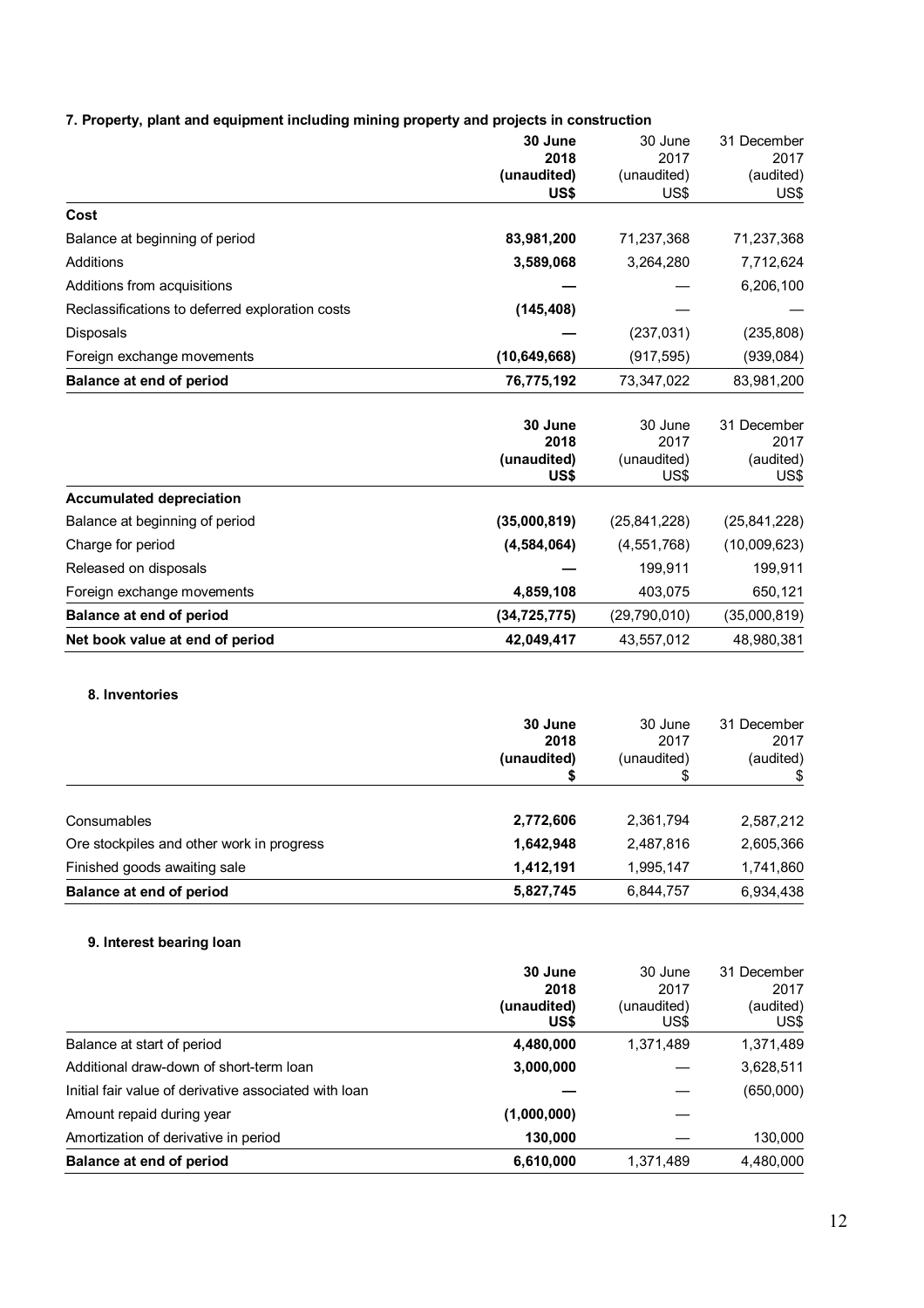# **10. Contingencies**

Employment legislation in Brazil allows former employees to bring claims against an employer at any time for a period of two years from the date of cessation of employment and regardless of whether the employee left the company voluntarily or had their contract terminated by the company. The Group considers that it operates in compliance with the law at all times but is aware that claims are made against all companies in Brazil on a regular basis. Whilst not accepting legal liability the Group makes provision or accrues for all known claims further claims may arise at any time.

During 2013, Serabi Mineração SA ("SMSA") was requested by the Tax Authorities for the State of Para, to provide supporting documentation in respect of certain tax reclaims made by SMSA dating back for six years. SMSA has provided all the requested information and the Group considers all claims made were in accordance with prevailing legislation. The total sum of the tax claims that are subject to this review is BrR\$94,000, which at the period is equivalent to US\$28,000.

#### **11. Related party transactions**

The Group has not entered into any related party transactions during the period.

#### **12. Share capital**

#### **(a) Ordinary and deferred shares**

|                                          | 30 June 2018<br>(unaudited) |           | 30 June 2017<br>(unaudited) |           | 31 December 2017<br>(audited) |           |
|------------------------------------------|-----------------------------|-----------|-----------------------------|-----------|-------------------------------|-----------|
| <b>Ordinary shares</b>                   | <b>Number</b>               | US\$      | Number                      | US\$      | <b>Number</b>                 | US\$      |
| <b>Balance at beginning of</b><br>period | 698,701,772                 | 5.540.960 | 698,701,772                 | 5.540.960 | 698.701.772                   | 5,540,960 |
| Shares Issued in period                  | 476.579.668                 | 3.322.795 |                             |           |                               |           |
| <b>Consolidation of Shares</b>           | (1, 116, 517, 368)          |           |                             |           |                               |           |
| Balance at end of period                 | 58,764,072                  | 8,863,755 | 698,701,772                 | 5.540.960 | 698,701,772                   | 5,540,960 |

(1) On 19 June 2018, the Group completed a capital reorganisation with every 20 existing shares being consolidated into one new share. The total number of existing ordinary shares in issue immediately prior to the capital reorganisation was 1,175,281,440. The total number of ordinary shares in issue following the capital reorganisation was 58,764,072.

# **(b) Stock option reserve**

#### **Contributed surplus**

|                                | US\$       |
|--------------------------------|------------|
| Balance at beginning of period | 1,425,024  |
| Option costs for period        | 155,571    |
| Options lapsed in period       | (391, 277) |
| Balance at end of period       | 1,189,318  |

Under the Company's Stock Option Plan (the "2011 Plan"), stock options may be granted only to directors, officers, employees and consultants of the Company or to their permitted assignees and may be granted for a term not exceeding 10 years. The Ordinary Shares to be purchased upon exercise of each option must be paid for in full by the grantee at the time of exercise. Unless otherwise directed by the Board of Directors at the date of the grant, each award shall vest as to one third on the date of grant, one third on the first anniversary of grant and the balance vesting on the second anniversary of the date of grant. The Board of Directors shall also be entitled to establish performance criteria, which may affect the vesting of the options or the rights of the holder to exercise the options. The 2011 Plan reserves for issuance, pursuant to its terms, up to 10 per cent of the number of Ordinary Shares issued or issuable and outstanding from time to time.

The Company has operated other plans which have now been discontinued but retain options granted to individuals no longer employed by the Company continue to be outstanding under these plans.